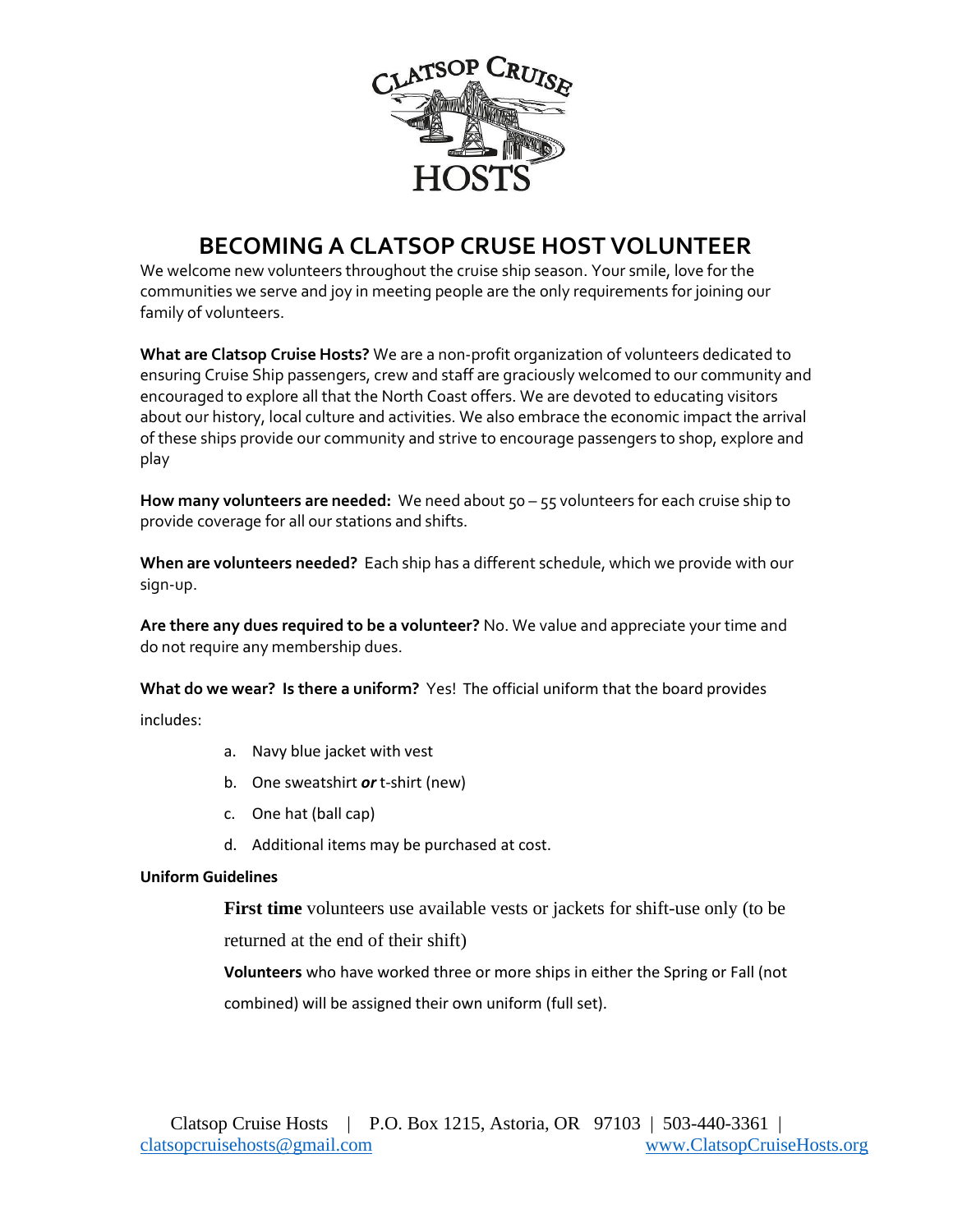

**Is there training?** We provide a Spring Training luncheon (usually in April) and a Fall Volunteer Recognition Dinner (usually after the final ship). Specific duties are trained by our experienced volunteers or by the Volunteer Coordinator.

**How many hours do we work?** Most volunteers typically work a 3-hour shift. We generally have two to three shifts per ship depending on how long the stay is.

**How am I notified about my shift?** We primarily use email to confirm volunteer schedules, changes in ship arrivals and departures, and any new information that volunteers need to know. It is important to check email before your shift begins as there could be last-minute changes. Ships have been known to arrive early or have other changes in their schedule that affect volunteers.

**Do I have to be an expert on local history?** No, but we certainly encourage volunteers visit our cultural institutions as an important part of our mission is to educate as well as welcome.

**What do I need to know?** Many of our questions are about what is in town to see, where to buy certain items, where to eat or get souvenirs and how to get back to the ship. We have binders available to look up many questions and of course we encourage our volunteers to explore our coastal communities as a tourist to become more familiar with all we offer and to learn about the historical and cultural significance of our region! But the most important thing you need is a smile.

**How do passengers get around town?** We have a bus system that runs in a continuous loop starting at the Port of Astoria with three stops throughout town. Bus tickets include a freeride on the Astoria Trolley. Passengers are also encouraged to explore the River Walk.

**Where are volunteers needed?** There are several locations throughout downtown: **Astoria Port:** There are several volunteer opportunities at the Port Site a) Information booth: This is the first group of volunteers that cruise passengers see as they exit the ship. Volunteers greet and provide information, including the downtown guide.

b) Ticket booth: This is where passengers board the busses to go downtown, to the column, or out to the shopping malls. Volunteers sell bus tickets, help passengers board busses, and provide visitor information

c) Bus loading/navigation: We have a crew of volunteers who set out the bus cones and guide busses for loading/unloading and to help keep pedestrians safe. They also greet people and provide information